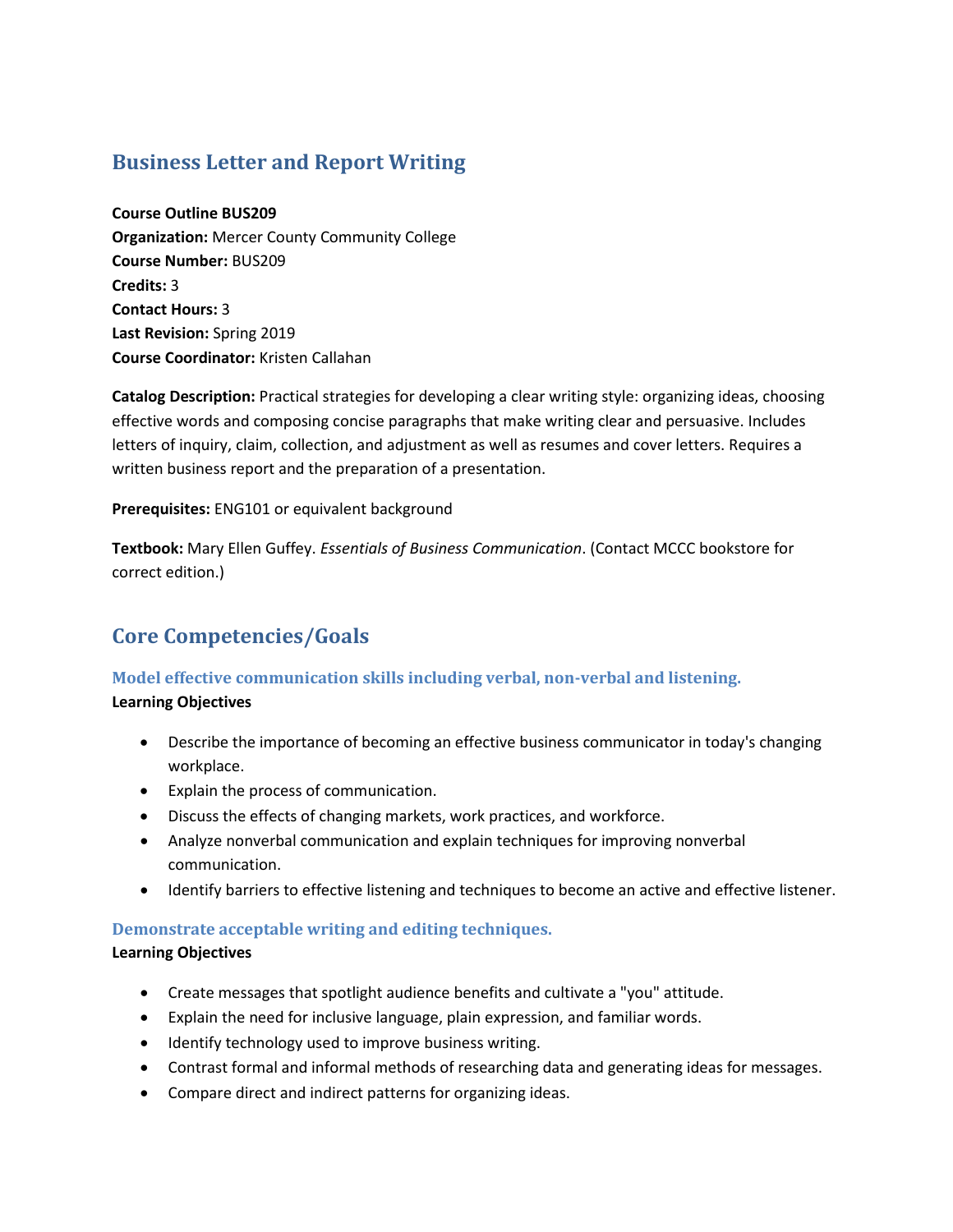- Distinguish components of complete and effective sentences.
- Understand the difference between revision/editing and proofreading.
- Revise messages to achieve concise and effective wording.
- Describe effective techniques for proofreading routine and complex documents.

# **Prepare effective business correspondence.**

# **Learning Objectives**

- Write e-mail messages and memos that: provide instruction/directions, make requests, and respond to other documents.
- Write direct letters and goodwill messages.
- Write persuasive messages.
- Write bad-news messages.

# **Prepare workplace data in formal and informal report formats.**

#### **Learning Objectives**

- Define report problems.
- Use appropriate source documentation methods.
- Analyze data for reports.
- Write a formal business report.

# **Analyze effective speaking techniques.**

# **Learning Objectives**

- Discuss improving face-to-face workplace communication.
- Specify procedures for promoting positive workplace relations through conversation.
- Review techniques for offering constructive criticism on the job, responding professionally to workplace criticism, and resolving workplace conflicts.
- Identify ways to polish your telephone skills, including traditional phones and cell phones.
- Discuss procedures for planning and participating in productive business and professional meetings
- Outline the important steps in preparing an effective oral presentation.
- Explain the major elements in organizing the content of a presentation.
- Specify delivery techniques for use before, during and after a presentation.

# **Demonstrate the procedure and prepare the documents for an employment search.**

# **Learning Objectives**

- Compare and contrast chronological, functional, and combination resumes.
- Organize and format the parts of a resume to produce a persuasive product.
- Identify techniques that prepare a resume for computer scanning, posting at a website, faxing, and e-mailing.
- Write a persuasive job application letter.